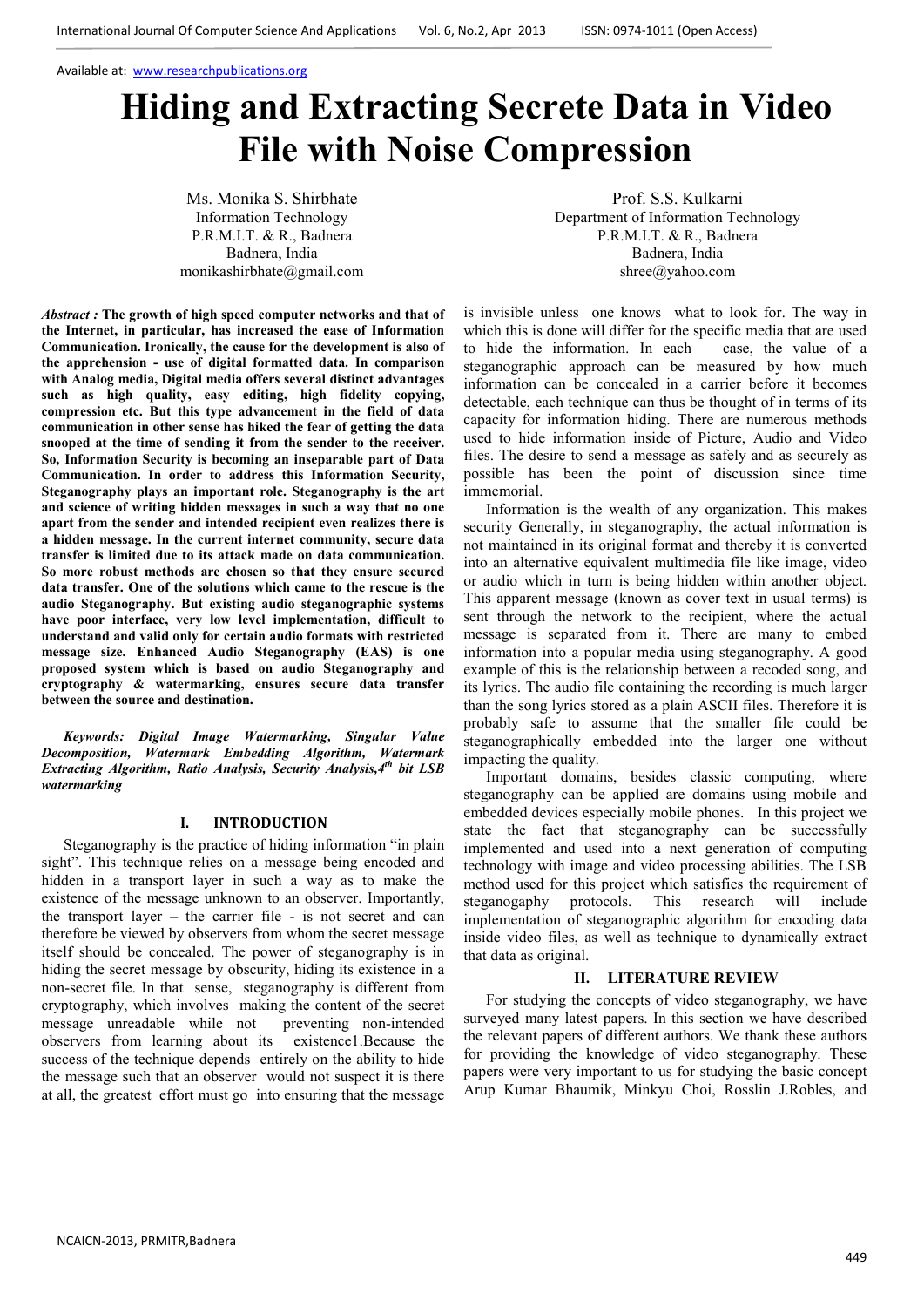Maricel O.Balitanas [2], the main requirements of any data hiding system are security, capacity and robustness It is very difficult to archive all these factors together because these are inversely proportional to each other. Authors have focuses on maximizing security and capacity factor of data hiding. The data hiding method uses high resolution digital video as a cover signal. It provides the ability to hide a significant quality of information making it different from typical data hiding mechanisms. They have used the large payloads like video in video and picture in video as a cover image. Ahmed Ch. Shakir [1], the confidential communications over public networks can be done using digital media like text, images, audio and video on the internet. Simply hiding the contents of a message using cryptography was not adequate. Hiding of message should provide an additional layer of security.

To provide the more security the author suggested the new procedures in steganography for hiding ciphered Information inside a digital color bitmap image. He has used quadratic method depending on the locations concluded by the binary image, beside of public key cryptography. He had concluded that the conjunction between cryptography and steganography produce immune information. Andreas Westfield and Gritta Wolf [3], in this work author have described a steganographic system which embeds secret messages into a video stream. Normally the compression methods are used in video conferences for securing acceptable quality. But usually, compression methods are lossy because reconstructed image may not be identical with the original. There are some drawback of compression and data embedding method. Signal noise and irrelevance are common examples of data embedding. But compression methods try to remove signal noise and irrelevance. If signal is compressed more, then there are fewer possibilities of data embedding. The author have solved this problem, they have investigated a typical signal path for data embedding.

In this algorithm security is established by indeterminism within the signal path. Sherly A P and Amritha P [14], in this paper author have proposed a new compressed video Steganographic scheme. In this scheme the data is hidden compressed domain. The data are embedded in the macro blocks of I, P frames and in B frames. The novel embedding technique Triway Pixel Value Differencing (TPVD) is used to increase the capacity of the hidden secret information and for to providing an imperceptible stegoimage for human vision. This algorithm can be applied on compressed videos without degradation in visual quality. Saurabh Singh and Gaurav Agarwal [13], have presented a novel approach of hiding image in a video. In this approach, one LSB of each pixel is replaced by the one bit of secrete message. So It is very difficult to find that image is hidden in the video of 30 frames per second. The analysis is very difficult because each row of image pixels is hidden in multiple frames of the video.

The intruder requires full video to unhide image. Authors have described the LSB algorithm in this paper. The proposed algorithm is very useful in sending sensitive information securely. S.Suma Christal Mary [12], have proposed new Real time Compressed video secure Steganography (CVSS) algorithm using video bit stream. In this, embedding and detection operations are both executed entirely in the compressed. The proposed algorithm increases the security because the statistical invisibility of contiguous frames is used to adjust the embedding strategy and capacity. At present we are hiding the data in video format, so in the future implementation of uncompressed formats may possible as well, so it may support MPEG4 format [16]. Multiple frames embedding are possible. Now we are embedding single frame at a time, but in future multiple frames embedding is also possible.

## **III. PROPOSED ALGORITHM**

The existing systems lack good user interface, non provision of choosing the key and more encode-decode time consumption. There are lots of steganographic programs available. A few of them are excellent in every respect; unfortunately, most of them lack usable interfaces, or contain too many bugs, or unavailability of a program for other operating systems. The proposed application will take into account these shortcomings, and since it will be written in Java, operability over multiple operating systems and even over different hardware platforms would not be an issue. This proposed stego machine provides easy way of implementing the methods. The idea behind this design is to provide a good, efficient method for hiding the data from hackers and sent to the destination securely. The proposed algorithm, both for encoding and decoding along with application are given in this section. Encoding technique and decoding technique is given.

## *A. Steps of proposed System(Data Hiding)*

- Select input AVI video.
- Check for uncompressed format of an AVI video
- If input video is uncompressed, extract frames & audio from video
- •Select extracted audio wave file & again check for its header.

## *I) Audio stenography*

- Select Key file for audio file samples selection.
- Select data & encrypt it using symmetric key cryptography,
- Select Samples of an audio wave file based on the content of key file.
- Hide encrypted data into  $4<sup>th</sup>$  LSB bit position of selected samples and flipped other relevant sample such that quantization error becomes minimum.
- •Assembles audio samples so that result stego audio file will generate.
- Save Result stego audio file containing secrete data in an encrypted format.
- Generated AVI uncompressed AVI video from extracted images/.
- Add Stego audio into AVI video & thus result AVI video with secrete information is generated.

## *B. Steps of proposed System(Data Extraction)*

- Select AVI video & check for its format.
- If input video is uncompressed then extract frames  $\&$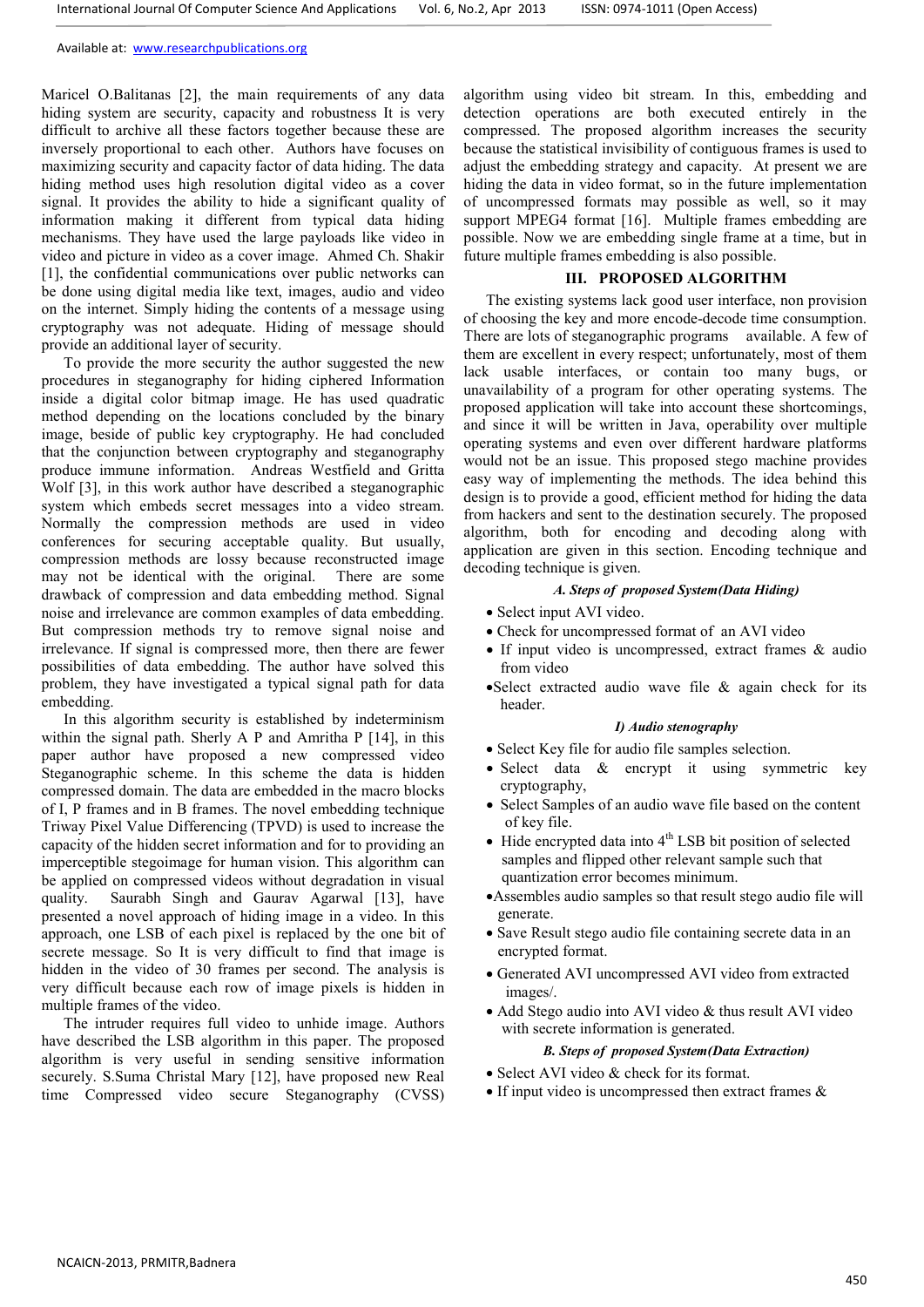audio from input AVI video.

• Check for extracted audio wave file header.

# *I) Audio Stenography*

- •Select Key file for audio file samples selection
- •Extract secrete encrypted data from input audio file.
- •Select password & decrypt cipher text using correct symmetric algorithm.
- •Save Result.
- •Stop

We developed a novel method that is able to shift the limit for transparent data hiding in audio from the fourth LSB layer to the sixth LSB layer, using a two-step approach. In the first step, a watermark bit is embedded into the  $i<sup>th</sup>$  LSB layer of the host audio using a novel LSB coding method. In the second step, the impulse noise caused by watermark embedding is shaped in order to change its white noise properties. The standard LSB coding method simply replaces the original host audio bit in the i<sup>th</sup> layer (i=1... 16) with the bit from the watermark bit stream. In the case when the original and watermark bit are different and  $i<sup>th</sup>$ LSB layer is used for embedding the error caused by watermarking is  $2^i-1$  quantization steps  $(QS)$  (amplitude range is [-32768 to 32767]). The embedding error is positive if the original bit was 0 and watermark bit is 1 and vice versa. The key idea of the proposed LSB algorithm is watermark bit embedding that causes minimal embedding distortion of the host audio. It is clear that, if only one of 16 bits in a sample is fixed and equal to the watermark bit, the other bits can be flipped in order to minimize the embedding error. For example, if the original sample value was  $0...010002=810$ , and the watermark bit is zero is to be embedded into 4th LSB layer, instead of value 0...000002=010, that would the standard algorithm produce, the proposed algorithm produces sample that has value 0...001112=710, which is far more closer to the original one. However, the extraction algorithm remains the same; it simply retrieves the watermark bit by reading the bit value from the predefined LSB layer in the watermarked audio sample. In the embedding algorithm, the  $(i+1)$ <sup>th</sup> LSB layer (bit  $a_i$ ) is first modified by insertion of the present message bit. Then, the algorithm given below is run. In case that the bit ai need not be modified at all due to being already at a correct value, no action is taken with that signal sample. Underlined bits  $(a_i)$  represent bits of watermarked audio.



*Fig3.1: Data Flow Diagram of Proposed system(data Hiding)*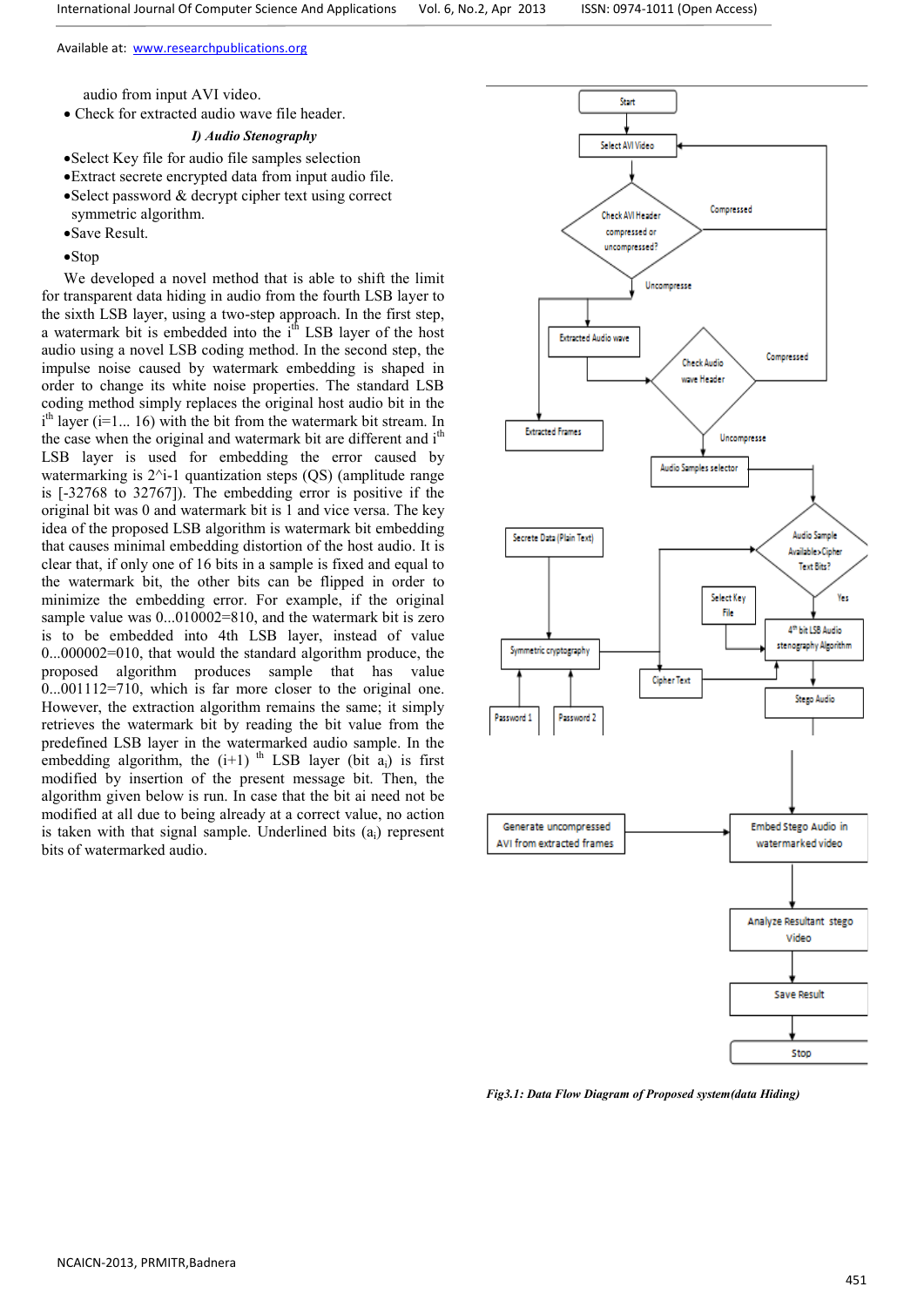

*Fig.3.2: Data Flow Diagram of Proposed system(data Extraction)* 

# **IV. RESULT ANALYSIS**

| Hiding method/music         | Country                   | Violin        | Pop |
|-----------------------------|---------------------------|---------------|-----|
|                             | Discrimination values (%) |               |     |
| Standard algorithm (3 LSBs) | 52                        | 53            | 18  |
| Standard algorithm (4 LSBs) | 55                        | 76            | 67  |
| New algorithm (3 LSBs)      | $\overline{\mathbf{3}}$   | 48            | 49  |
| New algorithm (4 LSBs)      | 53                        | M             | 53  |
|                             | Mean opinion score (MOS)  |               |     |
| Standard algorithm (3 LSBs) | 5,0                       | 49            | 5.0 |
| Standard algorithm (4 LSBs) | 12                        | $\frac{1}{3}$ | 40  |
| New elgorithm (3 LSBs)      | 5.0                       | 5.0           | 5.0 |
| New algorithm (4 LSBs)      | 5.0                       | 4,8           | 5.0 |

| <b>Discrimina</b>         |  |  |  |  |  |
|---------------------------|--|--|--|--|--|
|                           |  |  |  |  |  |
| tes Value                 |  |  |  |  |  |
|                           |  |  |  |  |  |
| 60                        |  |  |  |  |  |
| 56                        |  |  |  |  |  |
|                           |  |  |  |  |  |
| 65                        |  |  |  |  |  |
|                           |  |  |  |  |  |
| <b>Ouantization error</b> |  |  |  |  |  |
| <b>Error</b>              |  |  |  |  |  |
| $-1$ to $+1$              |  |  |  |  |  |
|                           |  |  |  |  |  |
| $-8$ to $+8$              |  |  |  |  |  |
| $-16$ to $+16$            |  |  |  |  |  |
|                           |  |  |  |  |  |
| $-32$ to $+32$            |  |  |  |  |  |
|                           |  |  |  |  |  |
|                           |  |  |  |  |  |

*Fig 4.2 Proposed LSB Audio stegno Method* 

*Fig 4.1 Modified LSB audio stegno Method*

| Original                            | Resultant | Row No        | <i><b>Quantization</b></i><br>error |
|-------------------------------------|-----------|---------------|-------------------------------------|
| 0010000101100100 0010000101101000   |           |               | 4                                   |
| 0111101111100111 0111101111101000   |           | $\mathcal{L}$ | 1                                   |
| 0011110001100001 0011110001100001   |           |               |                                     |
| 0100001111110011 0100001111110011   |           | 3             | f                                   |
| 0111110010100010 0111110010011111   |           | 4             | f                                   |
| 0010001100111000 0010001100111000   |           | 5             | ĥ                                   |
| 1010000111101100   1010000111101100 |           | 6             |                                     |
|                                     |           |               |                                     |

*Fig 4.3 Resulttant audio samples after embeding data bit into 4th LSB & flipping* 



*Table 4.1 Comparison of proposed LSB with modified LSB method*





*Fig 4.9 No of bits flipped after proposed 4th Bit LSB method*